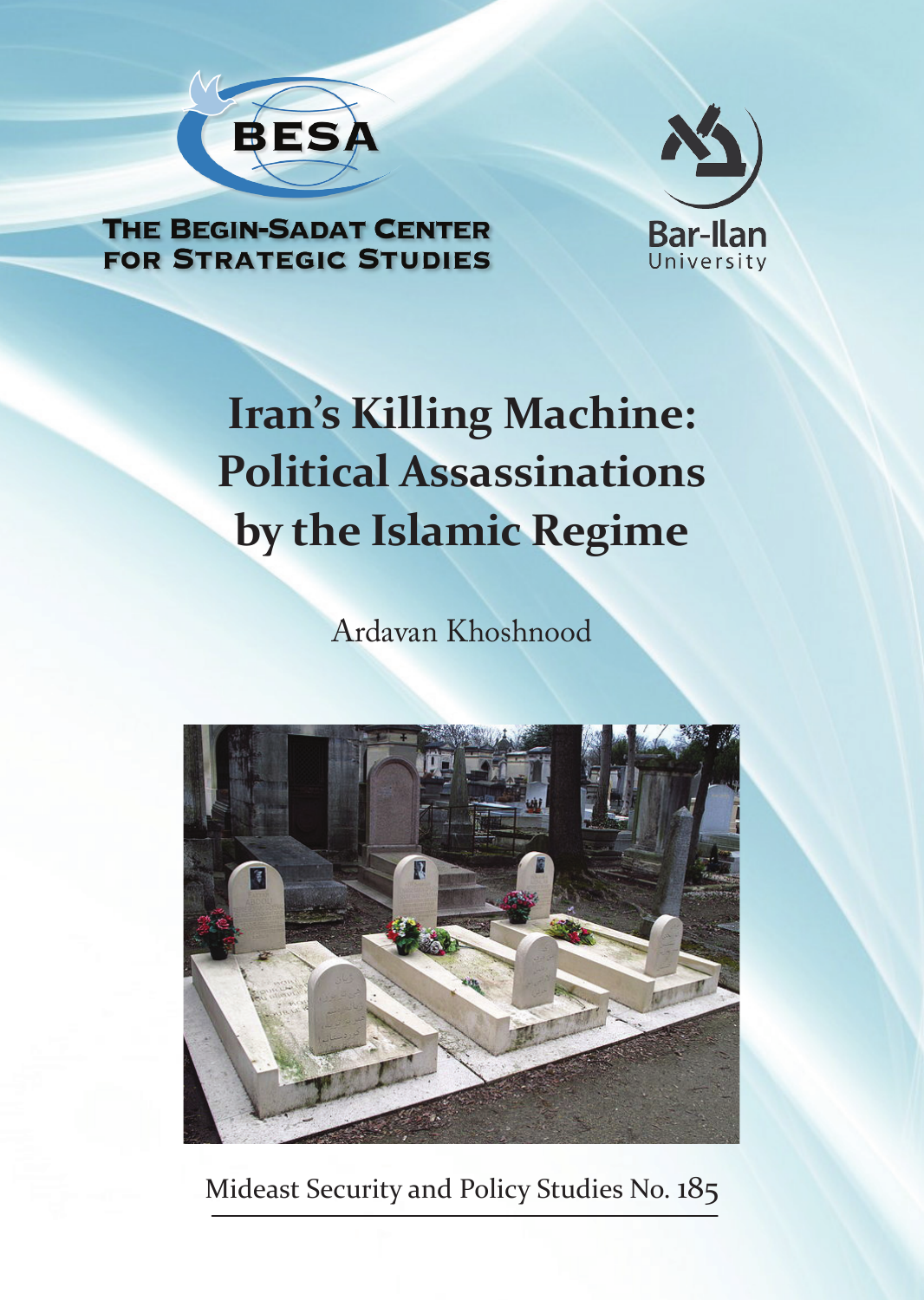### **THE BEGIN-SADAT CENTER FOR STRATEGIC STUDIES BAR-ILAN UNIVERSITY**

*Mideast Security and Policy Studies No. 185*

# **Iran's Killing Machine: Political Assassinations by the Islamic Regime**

Ardavan Khoshnood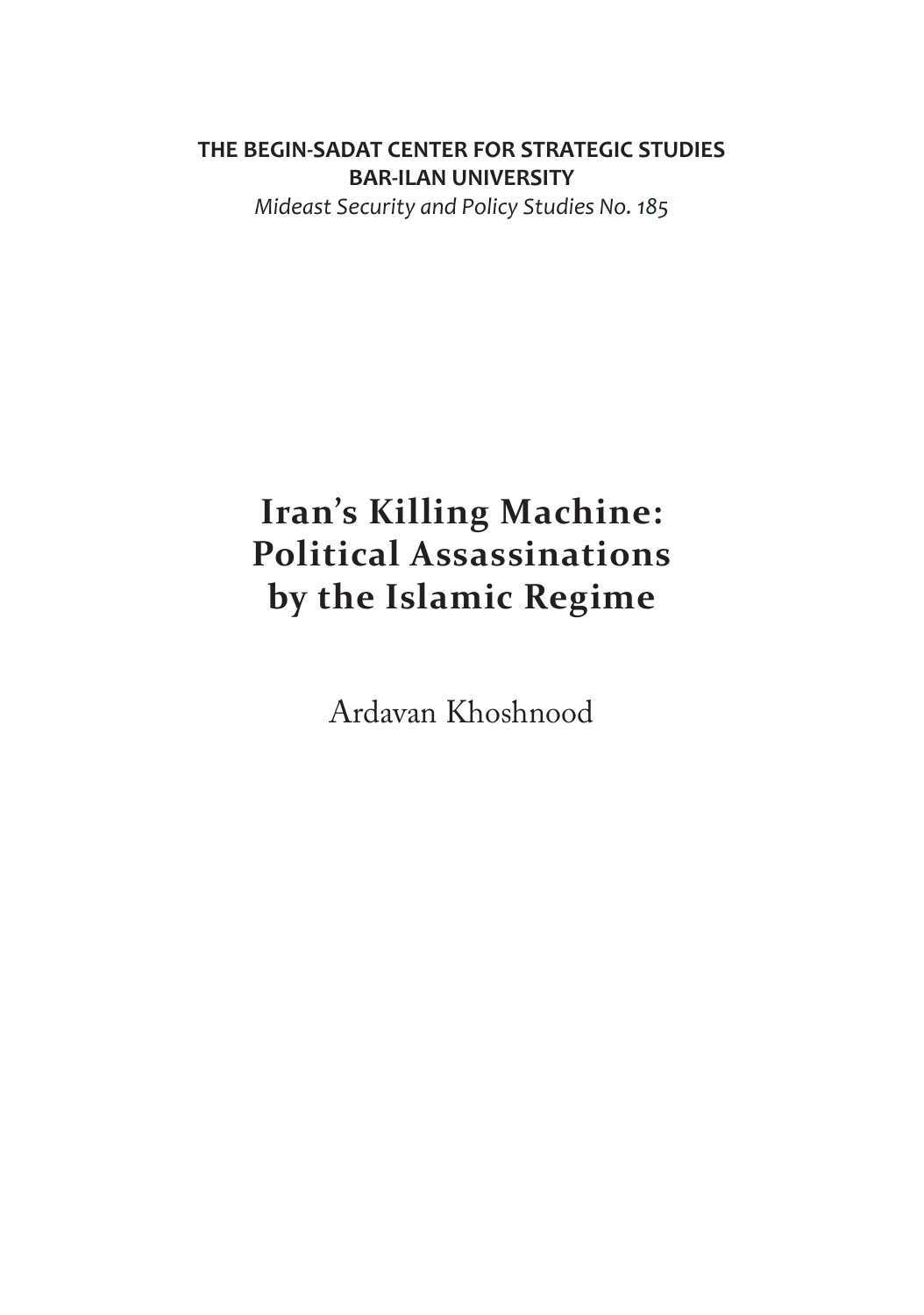### **Iran's Killing Machine: Political Assassinations by the Islamic Regime**

Ardavan Khoshnood

© The Begin-Sadat Center for Strategic Studies Bar-Ilan University Ramat Gan 5290002 Israel Tel. 972-3-5318959 Fax. 972-3-5359195 office@besacenter.org www.besacenter.org

ISSN 0793-1042 **December 2020**

Cover image: Graves of Iranian opposition leaders Fattah Abdoli, Sadegh Sharafkandi, and Homayoun Ardalan, three victims of the Mykonos Restaurant assassinations, in the Père Lachaise Cemetery (Paris), image via Wikipedia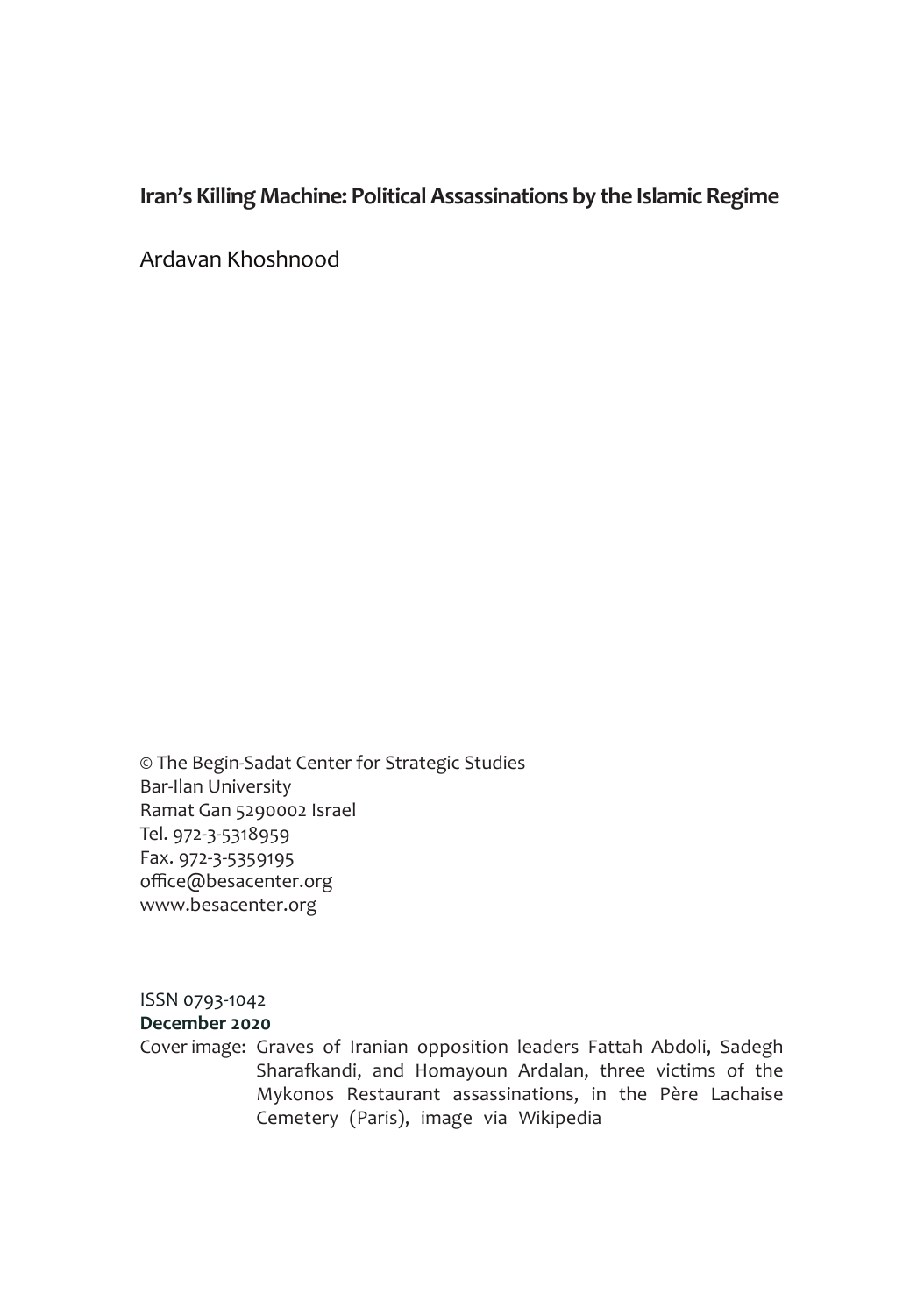### **The Begin-Sadat (BESA) Center for Strategic Studies**

The Begin-Sadat Center for Strategic Studies is an independent, non-partisan think tank conducting policy-relevant research on Middle Eastern and global strategic affairs, particularly as they relate to the national security and foreign policy of Israel and regional peace and stability. It is named in memory of Menachem Begin and Anwar Sadat, whose efforts in pursuing peace laid the cornerstone for conflict resolution in the Middle East.

BESA Perspectives are short pieces on timely and fundamental Israeli, Middle Eastern, and global issues. Mideast Security and Policy Studies serve as a forum for publication or re-publication of research conducted by BESA associates. Colloquia on Strategy and Diplomacy summarize the papers delivered at conferences and seminars held by the Center for the academic, military, official, and general publics. In sponsoring these discussions, the BESA Center aims to stimulate public debate on, and consideration of, contending approaches to problems of peace and war in the Middle East. The Policy Memorandum series consists of policy-oriented papers. Publication of a work by BESA signifies that it is deemed worthy of public consideration but does not imply endorsement of the author's views or conclusions. A list of recent BESA Center publications can be found at the end of this booklet**.**

### **International Advisory Board**

*Founder of the Center and Chairman of the Advisory Board:* Dr. Thomas O. Hecht

### *Vice Chairman:* Mr. Saul Koschitzky

*Members:* Ms. Marion Hecht, Mr. Robert Hecht, Prof. Riva Heft-Hecht, Mr. Joel Koschitzky, Amb. Yitzhak Levanon, Sen. Joseph I. Lieberman, Mr. Robert K. Lifton, Rt. Hon. Brian Mulroney, Mr. Seymour D. Reich, Mr. Greg Rosshandler, Amb. Zalman Shoval, Amb. Norman Spector, Ms. Drorit Wertheim

### **International Academic Advisory Board**

Prof. Ian Beckett University of Kent, Prof. Eliot A. Cohen Johns Hopkins University, Prof. Irwin Cotler McGill University, Prof. Steven R. David Johns Hopkins University, Prof. Lawrence Freedman King's College, Prof. Patrick James University of Southern California, Dr. Martin Kramer Shalem College, Prof. Robert J. Lieber Georgetown University, Prof. Michael Mandelbaum Johns Hopkins University

### **Research Staff**

#### *BESA Center Director:* Prof. Efraim Karsh

Research Associates: Mr. Emil Avdaliani, Dr. Efrat Aviv, Lt. Col. (res.) Dr. Shaul Bartal, Mr. Edwin Black, Dr. Yael Bloch-Elkon, Col. (res.) Dr. Raphael Bouchnik-Chen, Brig. Gen. (res.) Moni Chorev, Dr. Edy Cohen, Dr. James Dorsey, Dr. Gil Feiler, Prof. Jonathan Fox, Prof. Hillel Frisch, Dr. Manfred Gerstenfeld, Prof. Eytan Gilboa, Dr. Gabriel Glickman, Maj. Gen. (res.) Gershon Hacohen, Col. (res.) Aby Har-Even, Dr. Eado Hecht, Dr. Tsilla Hershco, Dr. Doron Itzchakov, Dr. Alex Joffe, Lt. Col. (res.) Dr. Mordechai Kedar, Mr. Yaakov Lappin, Prof. Udi Lebel, Dr. Alon Levkowitz, Prof. Ze'ev Maghen, Dr. Mark Meirowitz, Ambassador Arye Mekel, Lt. Col. (res.) Dr. Raphael Ofek, Mr. Amir Rapaport, Dr. Asaf Romirowsky, Col. (res.) Dr. Uzi Rubin, Prof. Jonathan Rynhold, Prof. Shmuel Sandler, Dr. Yechiel Shabiy, Dr. Eitan Shamir, Lt. Col. (res.) Dr. Dany Shoham, Prof. Shlomo Shpiro, Prof. Joshua Teitelbaum, Dr. George N. Tzogopoulos, Dr. Jiri Valenta, Dr. Albert Wolf

*Program Coordinator:* Alona Briner

*Publications Editor (English):* Judith Levy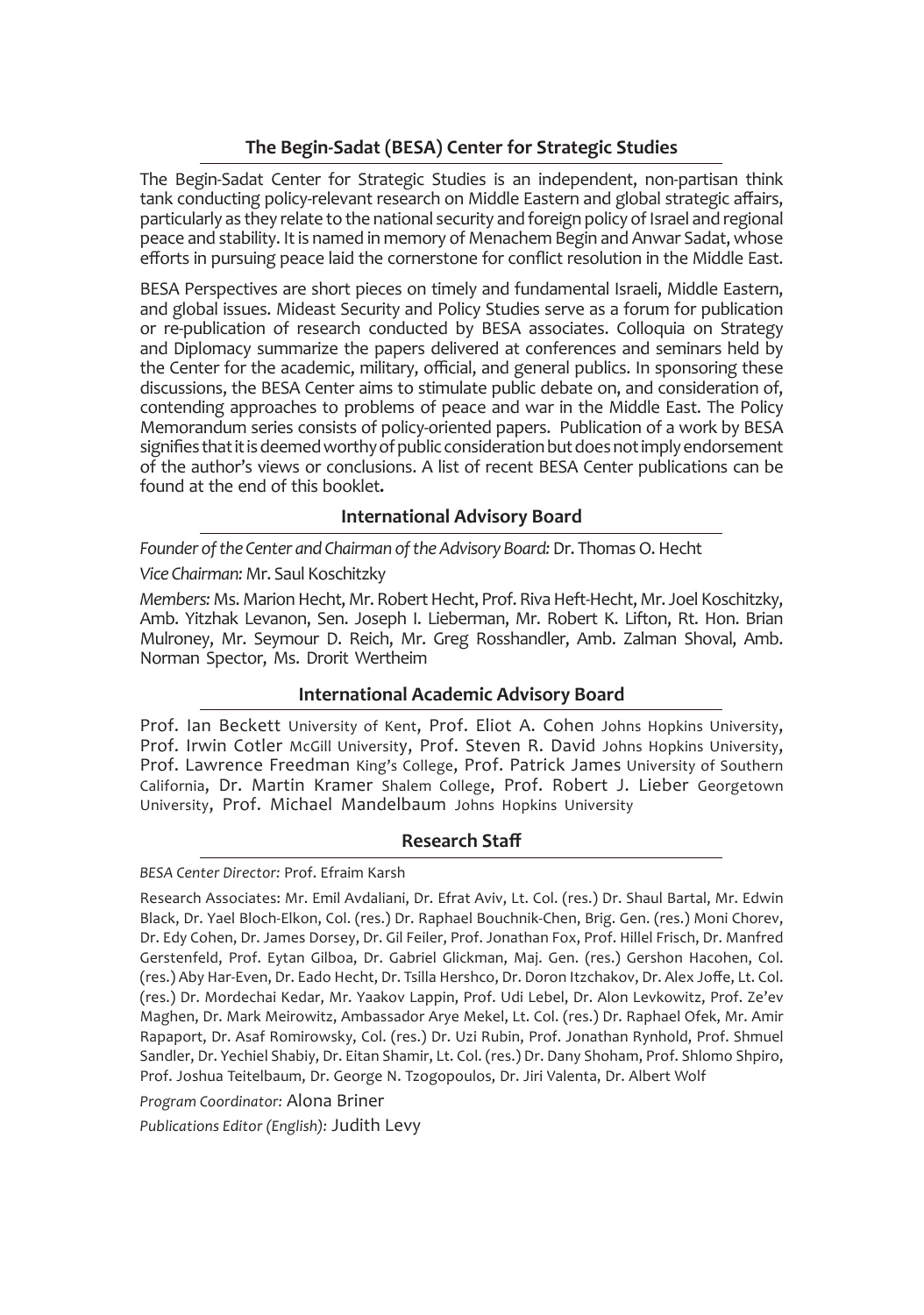# **Iran's Killing Machine: Political Assassinations by the Islamic Regime**

### *Ardavan Khoshnood*

# **Executive Summary**

It was recently revealed that the Iranian regime was planning to assassinate the US ambassador to South Africa. Tehran denied any such plans, but a brief look at the Islamic regime's history shows that Iran not only has the will but also the means to conduct assassinations on foreign soil.

Assassinations and terrorism have been the regime's modus operandi both at home and abroad ever since the establishment of the Islamic Republic of Iran in 1979. Four institutions in Iran are instrumental to the decisionmaking, organizing, and execution of subversive operations, especially those conducted on foreign soil: the Office of the Supreme Leader, the Supreme Council of National Security, the Islamic Revolutionary Guard Corps, and the Ministry of Intelligence.

It is above all with the assistance of its diplomatic corps that Iran puts its subversive plans into action. Terrorist attacks and assassinations have been conducted around the world by Iranian operatives or proxies in close conjunction with Iranian diplomats and Iranian embassies. Many of the targets have been Israeli and Saudi diplomats.

The recent allegation that the Iranian regime is targeting the US ambassador to South Africa is credible, as such an operation is entirely consistent with Iranian tactics. As Iranian operatives and intelligence officers are highly active in South Africa, it is no surprise that the US embassy in Pretoria has been targeted.

*Dr. Ardavan Khoshnood, a non-resident Associate at the BESA Center, is a Criminologist and Political Scientist with a degree in Intelligence Analysis. He is also an Associate Professor of Emergency Medicine at Lund University in Sweden. @ardavank*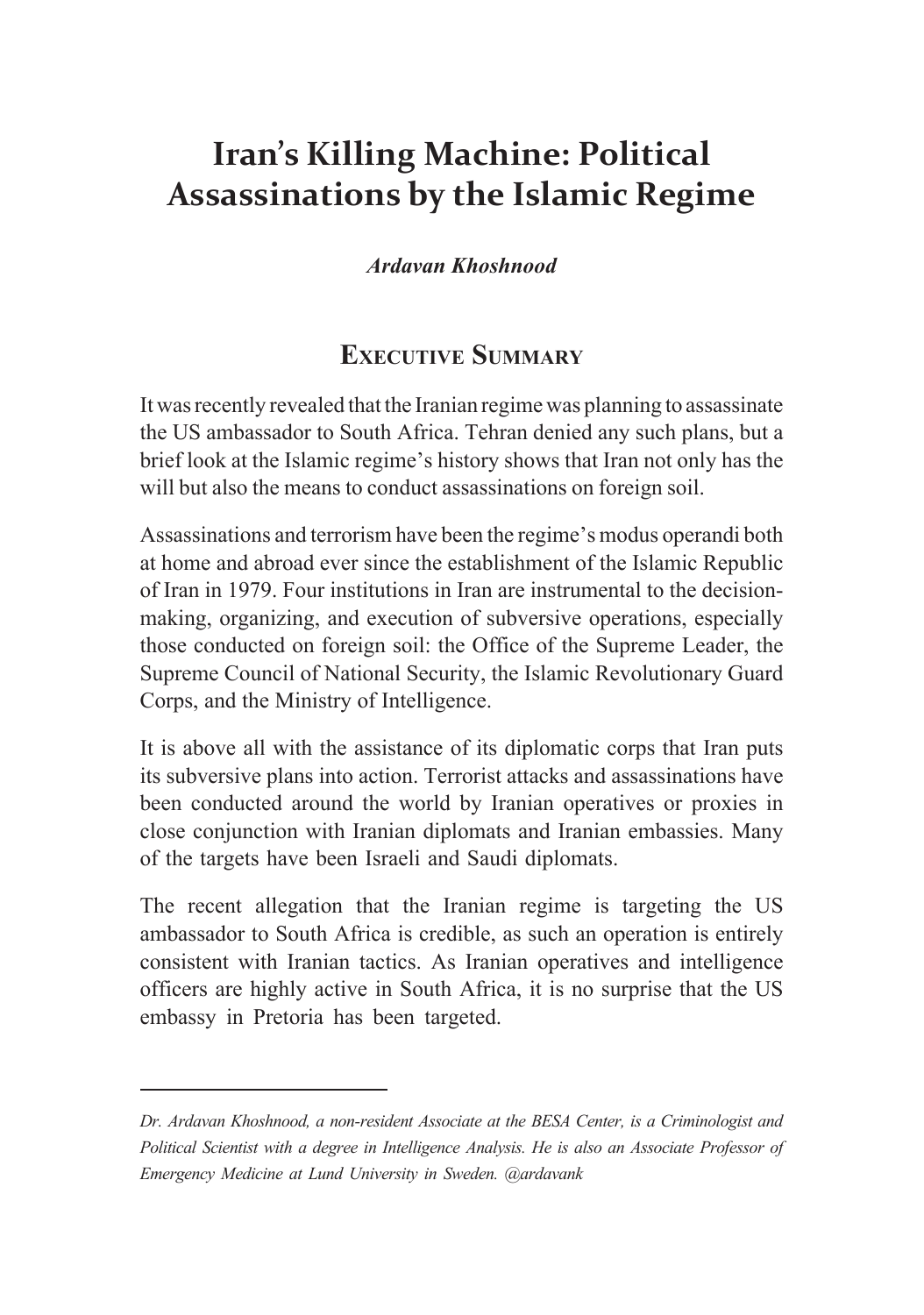In the wake of the slaying of Quds Force chief Qassem Soleimani, there has been significant pressure on the Iranian regime to retaliate. It is of foremost importance to the regime that its supporters—the physical base of the state—be satisfied. As the regime is not able to target notable American generals and statesmen, it will instead target US ambassadors, diplomats, and embassies. At the same time, the regime will continue its attacks on countries it deems to be enemies of the Islamic revolution: namely, Israel and Saudi Arabia.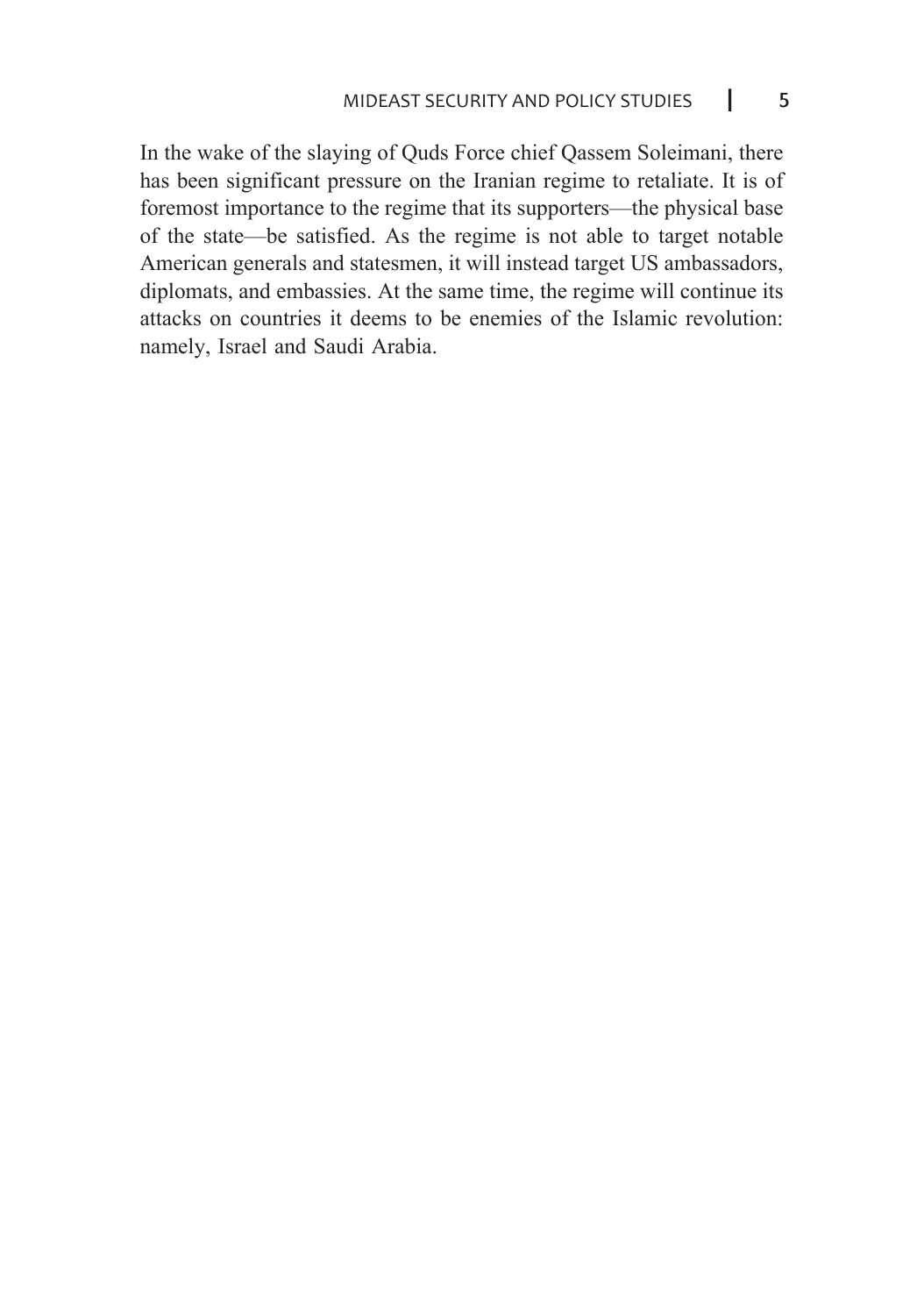# **Iran's Killing Machine: Political Assassinations by the Islamic Regime**

### *Ardavan Khoshnood*

Not long ago, [Politico](https://www.politico.com/news/2020/09/13/iran-south-africa-ambassador-assassination-plot-413831) published an exclusive item stating that the Islamic Republic of Iran was plotting to assassinate US ambassador to South Africa Lana Marks. According to US intelligence, an Iranian threat against Marks is known to have existed since the spring of 2020. The South African intelligence organization, the State Security Agency (SSA), [stated](https://www.rferl.org/a/south-africa-says-insufficient-evidence-of-iranian-plot-to-assassinate-u-s-ambassador/30846472.html) said that it has no knowledge of any assassination plans.

In typical fashion, Tehran vehemently denied the existence of such plans. Iranian foreign ministry spokesperson Saeed Khatibzadeh [added](https://en.farsnews.ir/newstext.aspx?nn=13990624000467) that the claim of an Iranian assassination attempt was part of "the Trump administration's counter-intelligence campaign against Iran."

It is impossible to know whether the American intelligence reports are correct or on what they are based. But a review of the history and style of the Islamic Republic of Iran can provide some indication of whether the Iranian regime is either willing or able to attack foreign diplomats abroad. This is of particular interest with respect to South Africa, where the Iranian regime and its operatives are highly [active.](https://www.aljazeera.com/news/2015/02/23/spy-cables-south-african-spies-wary-of-iran-operations/)

The regime's first international assassination was conducted very soon after the establishment of the Islamic Republic in April 1979. On December 7 of the same year, Prince Shahriar Shafigh, a captain of the Imperial Iranian Navy and the Shah's nephew, was [gunned down](https://news.google.com/newspapers?id=9lFCAAAAIBAJ&sjid=A6sMAAAAIBAJ&dq=assassination%20of%20shahriar%20shafiq&pg=1894%2C4059848) in Paris by Iranian assassins. Seven months later, on July 22, 1980, Ali Akbar Tabatabaei, a supporter of the Shah, was shot and killed at his home in the US state of Maryland. The assassin, David Theodore Belfield, was an African American who had converted to Islam and changed his name to [Dawud Salahuddin](https://thelede.blogs.nytimes.com/2009/09/16/just-another-american-hit-man-actor-and-journalist-living-in-iran/). After the assassination he fled to Iran, where he resides to this day.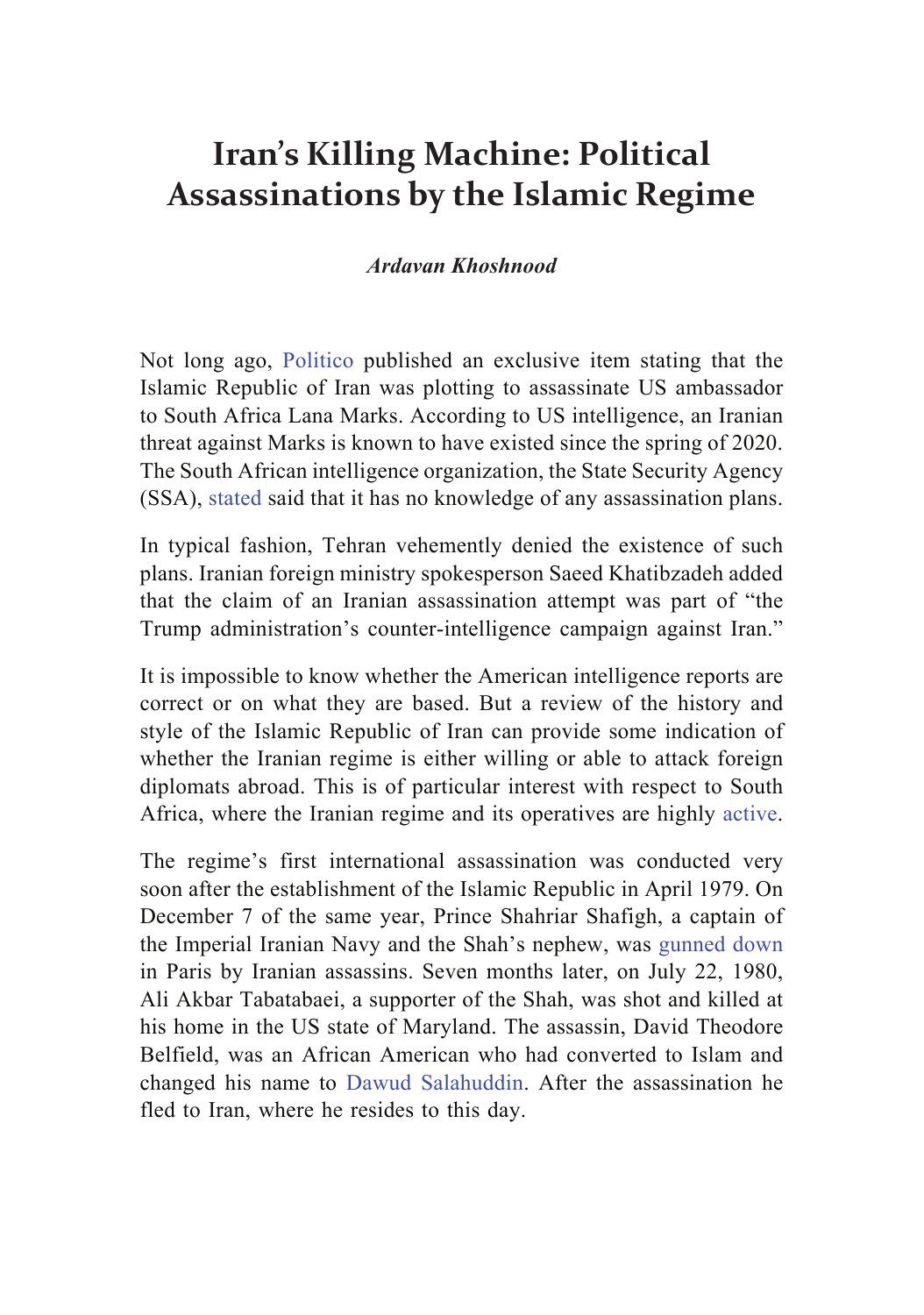So many assassinations were conducted by Tehran over the decade between 1988 and 1998 that they have been given a title, [the](https://www.bbc.com/news/world-middle-east-46356725)  [Chain Murders.](https://www.bbc.com/news/world-middle-east-46356725) The killings began during the presidency of Ali-Akbar Hashemi Rafsanjani and continued during the presidency of Muhammad Khatami. Interestingly, both these presidents are deemed to be the fathers of the reformist movement in Iran.

During the Chain Murders, dozens of Iranians were assassinated both inside the country and abroad. Of those assassinated in Iran, individuals like [Ebrahim Zalzadeh](https://cpj.org/data/people/ebrahim-zalzadeh/), [Dariush Forouhar](https://www.iranrights.org/memorial/story/28399/dariush-foruhar) and his spouse [Parvaneh](https://www.iranrights.org/memorial/story/28400/parvaneh-eskandari-foruhar)  [Eskandari Forouhar](https://www.iranrights.org/memorial/story/28400/parvaneh-eskandari-foruhar), and [Hamid Hajizadeh and his nine-year old son,](https://www.iranrights.org/memorial/story/-7014/hamid-hajizadeh-pur-hajizadeh)  [Karoun,](https://www.iranrights.org/memorial/story/-7014/hamid-hajizadeh-pur-hajizadeh) can be mentioned. They were all deemed to be a liability for the Islamic Republic and were therefore killed. Those assassinated abroad include the Shah's last PM, [Shapour Bakhtiar](https://www.iranrights.org/memorial/story/28402/shapur-bakhtiar), and his secretary [Soroush Katibeh](https://www.iranrights.org/memorial/story/28401/sorush-katibeh), as well as [Abdorrahman Boroumand](https://www.iranrights.org/memorial/story/-3822/abdorrahman-borumand). All three were viciously stabbed to death in France.

The most infamous killings by Iran on foreign soil, also part of the Chain Murders, were the so-called Mykonos Restaurant assassinations, which occurred in Berlin, Germany on September 17, 1992. While several opponents of the Islamic regime were gathered at the restaurant for a meeting, assassins attacked the restaurant with firearms and killed four of the attendees: [Muhammad Sadegh Sharafkandi,](https://www.iranrights.org/memorial/story/33125/mohammad-sadeq-sharafkandi) [Fattah Abdoli](https://www.iranrights.org/memorial/story/33127/fattah-abdoli), [Homayoun Ardalan,](https://www.iranrights.org/memorial/story/33126/homayun-ardalan) and [Nurollah Dehkordi.](https://www.iranrights.org/memorial/story/33128/nurollah-mohammad-pur-nuri-dehkordi)

The German authorities were able to arrest, indict, and convict several individuals connected to the killings and [concluded,](https://www.iranrights.org/library/document/3702) "The political leaders of Iran gave the order for the murders, for the sole purpose of staying in power. Those who issued the orders and pulled the strings were Iranian state functionaries."

Ever since the establishment of the Islamic Republic, [more than 160](https://www.iranrights.org/library/document/2647)  [Iranians](https://www.iranrights.org/library/document/2647) in exile have been assassinated by regime operatives all over the world.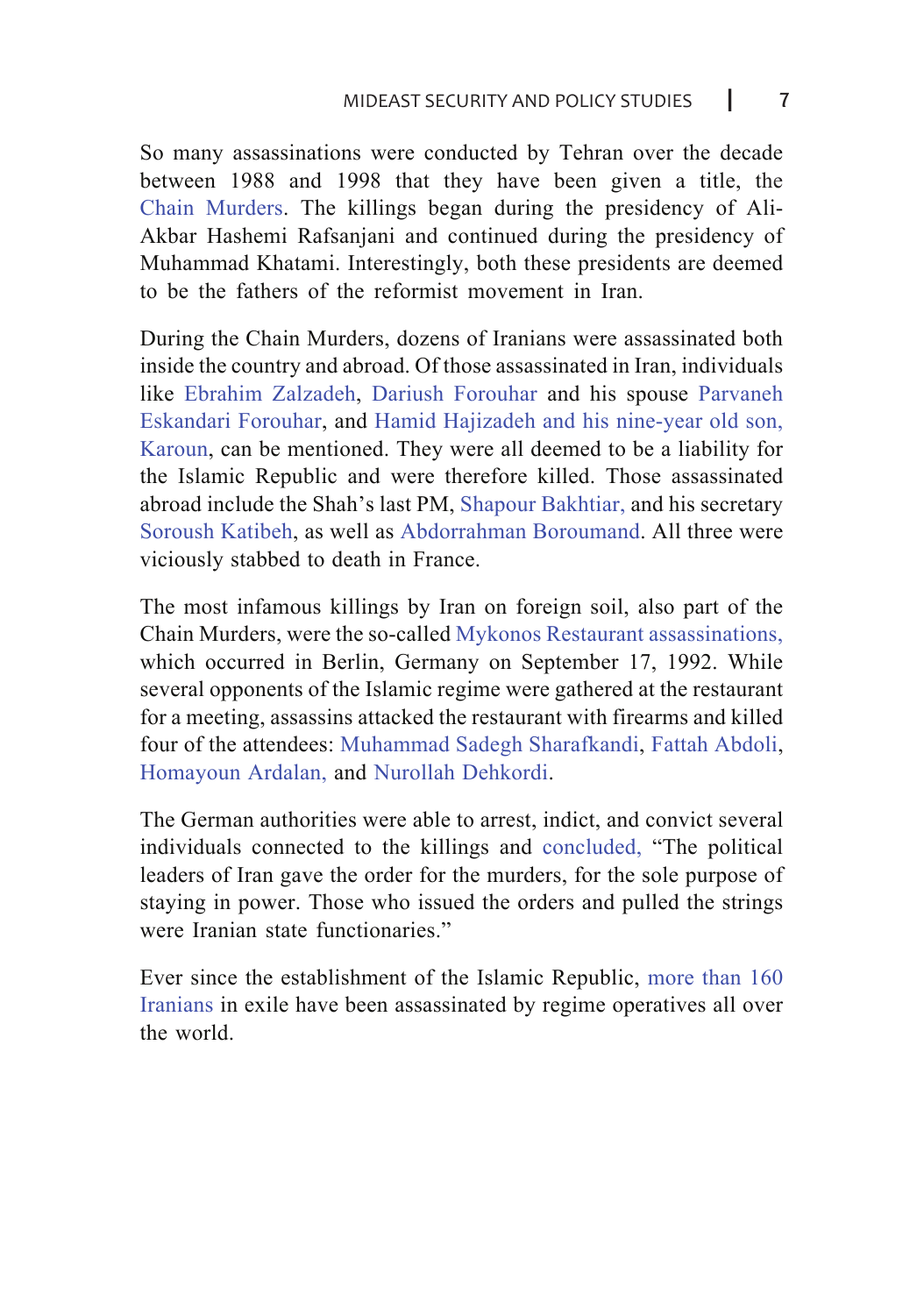# **Iran's Machine of Terror**

The regime considers four institutions essential for its security. These institutions are instrumental in deciding upon, organizing, and conducting assassinations and terrorist attacks, especially on foreign soil. They are the Office of the Supreme Leader, the Supreme Council of National Security (SCNS), the Islamic Revolutionary Guard Corps (IRGC), and the Ministry of Intelligence (MOI).

At the top of the hierarchy is the Supreme Leader and the Office of the Supreme Leader. The Office was established during the rule of Ruhollah Khomeini but was significantly developed by the incumbent Supreme Leader, Ali Khamenei. Thousands of people work at the Office, which supervises all government ministries (in addition to other duties). The Office has its own intelligence and counter-intelligence organizations. All decisions of importance to the regime, not least concerning [regime](https://www.rand.org/content/dam/rand/pubs/monograph_reports/MR1320/MR1320.ch3.pdf)  [security,](https://www.rand.org/content/dam/rand/pubs/monograph_reports/MR1320/MR1320.ch3.pdf) must be discussed with the [Supreme Leader](https://iranprimer.usip.org/resource/supreme-leader) and have his blessing. It is thus apparent that all decisions regarding assassinations and terrorist attacks must be discussed with the Supreme Leader before being set in motion.

Both before and after the Supreme Leader has made a decision on a matter, it is discussed at the most important regime institution after the Office: the SCNS, which was established in 1989. One of its three main responsibilities, according to the constitution, is to "utilize the material and non-material resources of the country to confront internal and external threats."

The SCNS consists of 12 permanent members: the heads of three branches of the state, the Chief of Staff of the Armed Forces, the Commander of the Military, the Commander of the Islamic Revolutionary Guard Corps, the Minister of Intelligence, the Minister of Foreign Affairs, the Minister of Interior, and the government official responsible for planning and budgeting affairs, as well as two representatives appointed by the Supreme Leader. The SCNS is presided over by the President of the Islamic Republic but is managed by a secretary who is directly appointed by the Supreme Leader. According to the constitution, "The decisions of the Supreme Council of National Security shall be effective after the Leader's approval."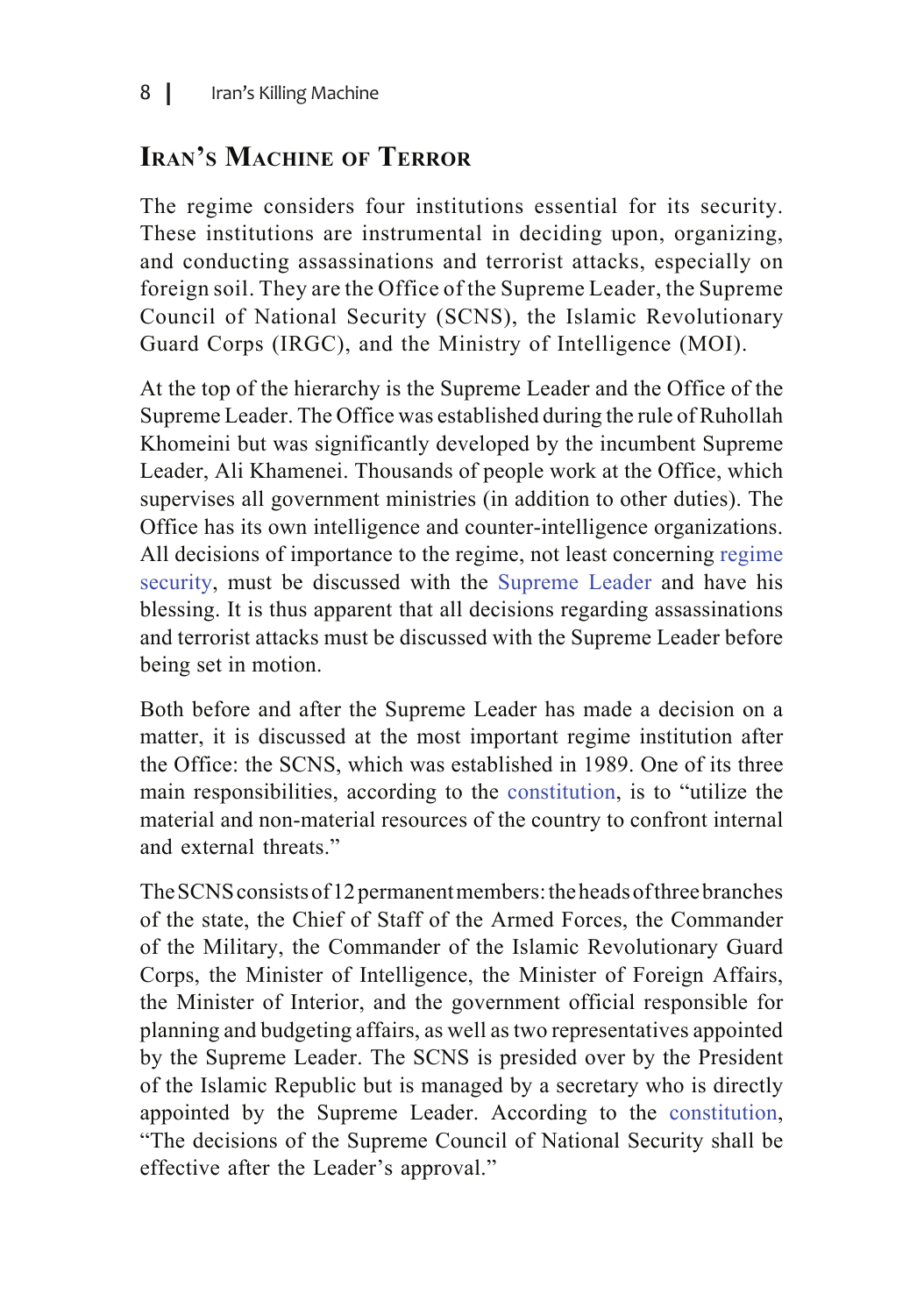All matters related to [the security and foreign policy of the regime](https://www.rand.org/content/dam/rand/pubs/perspectives/PE300/PE344/RAND_PE344.pdf) are discussed in this state body. It is thus highly unlikely for any act of assassination or terrorist attack to take place overseas without its having been discussed and approved by the SCNS.

While the Supreme Leader and the SCNS have foremost responsibility for decision-making and giving the green light, [the IRGC and the MOI](https://doi.org/10.1080/08850609708435351) are responsible for planning and conducting the assassinations or the terrorist attacks.

The number of MOI departments and their respective responsibilities are unknown, though it is known that at least one department at the MOI is responsible for [conducting assassinations.](https://iranhrdc.org/no-safe-haven-irans-global-assassination-campaign/) These are often accomplished in conjunction with the IRGC. The IRGC was established after the victory of the Islamic Revolution in 1979 and is responsible for the protection of the Islamic regime. The most important and wellknown section of the IRGC is its external branch, the [Quds Force](https://besacenter.org/perspectives-papers/iran-revolutionary-guards-terrorism/) (QF), which is responsible for spreading the revolution and the ideology of the regime abroad.

The QF has, since its establishment in the 1990s, been involved in hundreds of assassinations and terrorist attacks throughout the world. Exactly how the operational responsibilities are divided between the QF and the MOI is not known. It is, however, clear that the two organizations collaborate closely on the conducting of subversive operations on foreign soil, including assassinations. As the QF is a military organization, it can be inferred that the MOI is more active in gathering and analyzing intelligence while the actual assassination is conducted by QF operatives.

The majority of QF operatives are Iranian nationals, but the QF often uses proxies in its operations. These proxies exist all over the Middle East: the [Lebanese Hezbollah](https://besacenter.org/perspectives-papers/hezbollah-lebanon-iran-domination/), the Iraqi [Popular Mobilization Forces](https://www.wilsoncenter.org/article/part-2-pro-iran-militias-iraq) (Hashd Shaabi), [Hezbollah Hejaz](https://muse.jhu.edu/article/380306) in Saudi Arabia, [Ansar Allah](https://iranprimer.usip.org/blog/2018/oct/04/state-department-report-1-iran%E2%80%99s-support-terrorism) (the Houthis) in Yemen, and the [Ashtar Brigades](https://iranprimer.usip.org/blog/2018/oct/04/state-department-report-1-iran%E2%80%99s-support-terrorism) in Bahrain, to name just a few. It is thus natural for the Iranian regime to use non-Iranians in its foreign operations. One example was the Iranian attack on the Asociación Mutual Israelita Argentina (AMIA) in Buenos Aires. One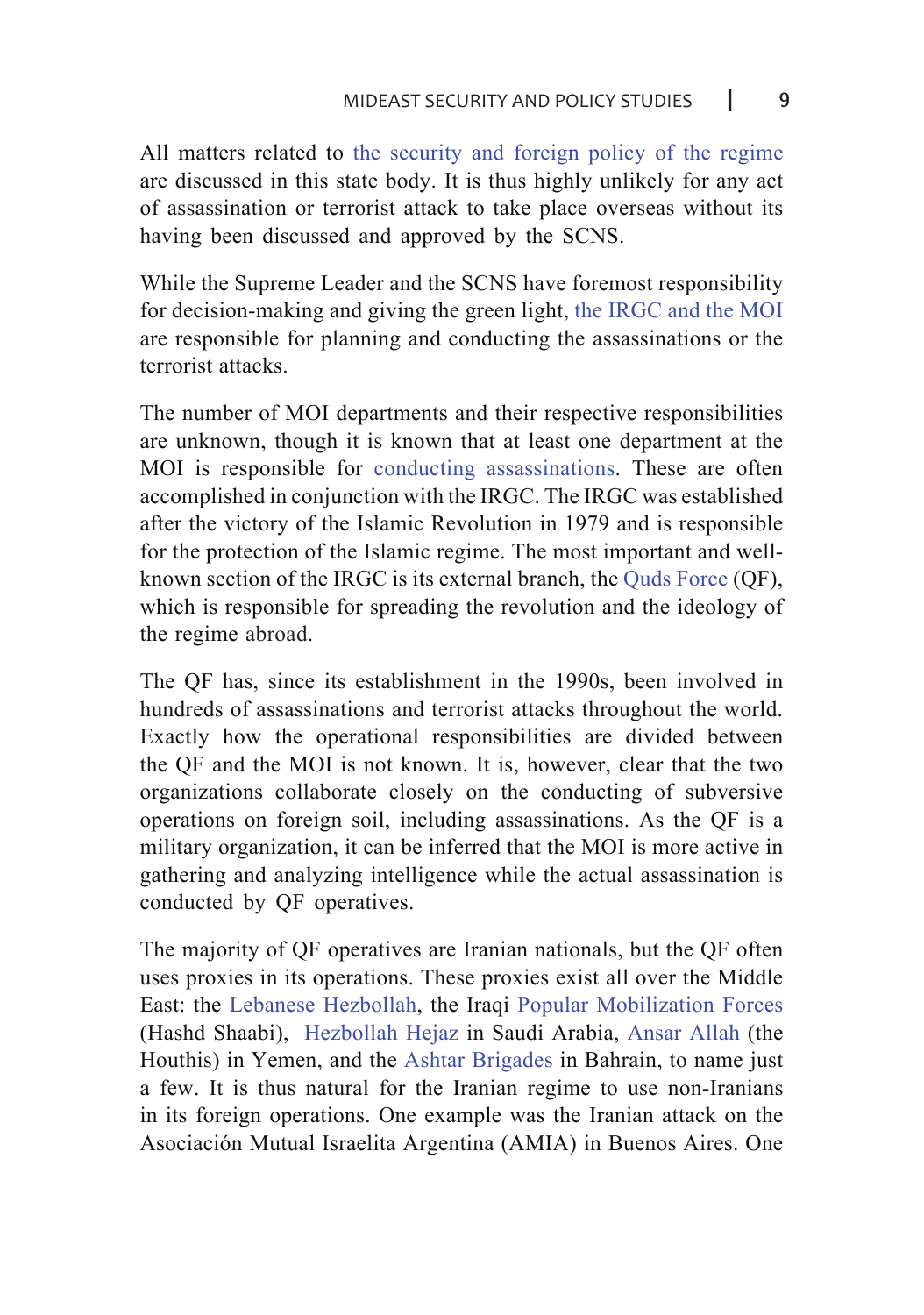of the operatives was [Imad Mughniyeh,](https://www.washingtoninstitute.org/policy-analysis/view/imad-mughniyeh-and-hezbollahs-shadow-war-a-washington-institute-backgrounde) a Lebanese national and a main leader of Hezbollah.

Tehran makes use of foreign, non-Iranian operatives not only for terrorist operations, but also to conduct espionage. In 2019, for instance, the Swedish Security Police, Säkerhetspolisen, arrested an Iraqi national on suspicion of conducting espionage against Iranian opponents of the Islamic regime. In December 2019, the suspect was [convicted](https://www.sakerhetspolisen.se/ovrigt/pressrum/aktuellt/aktuellt/2019-12-20-fangelse-for-flyktingspionage.html) of espionage and given a prison term of 2.5 years.

# **Using Diplomats**

Over the years, Iran has made extensive use of its diplomatic arm with regard to subversive activities like espionage, assassinations, and terrorist plots. The first known assassination in which regime diplomats were involved was the murder of Ali Akbar Tabatabaei in the summer of 1980. As noted above, Tabatabaei was assassinated by an African American Muslim convert, Dawud Salahuddin. Salahuddin had extensive contacts among Iranian revolutionaries prior to the downfall of the Shah, but it was during his employment as a security guard at the Iranian Interest Section of the Algerian Embassy that he was [recruited](https://www.newyorker.com/magazine/2002/08/05/an-american-terrorist) as an assassin. The details of his recruitment are still unclear, but it is highly likely that diplomats at the Interest Section had a role in the recruitment.

As Iranian subversive operations in the region as well as in Europe increased during the 1990s, so did illegal activities by Iranian embassies throughout the world. In 1992, two Iranian employees at the Iranian embassy in [London](https://www.bbc.com/news/uk-15949285) were expelled for planning a plot to assassinate Salman Rushdie. The same year, the Mykonos assassinations took place in Berlin. One of the individuals convicted of the attack was Kazem Darabi, who had close contact with employees of the Iranian embassy in [Germany.](http://albertonisman.org/wp-content/uploads/2015/03/2006-Nisman-indict-AMIA-full-ENG_.pdf)

Two years later, in 1994, the heinous AMIA attack was conducted, which killed close to 100 people. In 2004, Alberto Nisman was appointed Special Prosecutor in charge of the AMIA bombing investigation. He stated in a [report](http://albertonisman.org/wp-content/uploads/2015/03/2006-Nisman-indict-AMIA-full-ENG_.pdf) that the Third Secretary of the Iranian embassy in Argentina, Ahmad Reza Asghari, was directly involved in the decision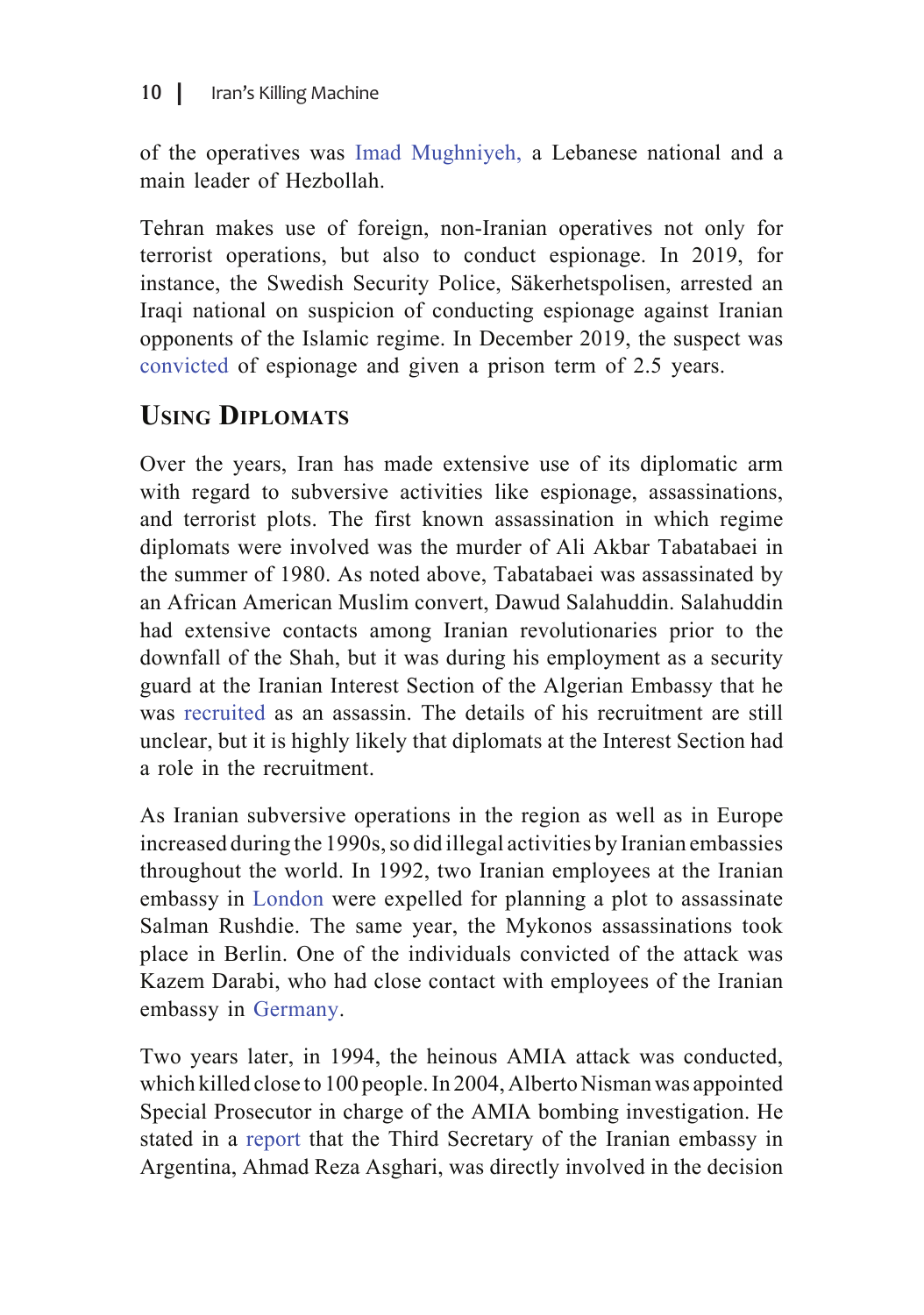to attack AMIA. Nisman concluded that the AMIA attack "was carried out by the Lebanese terrorist organization Hezbollah at the behest of the highest authorities in the Iranian government, and with local assistance from Iranian diplomats who were accredited in Argentina."

In 1996, Dr. Reza Mazlouman, who later changed his name to Kourosh Aryamanesh, was assassinated in his home in Paris. He was a professor of criminology prior to the Islamic Revolution and Deputy Minister of Education during the reign of the Shah. In exile, he became a prominent opponent of both Islam and the Islamic Republic. One Ahmad Jeyhooni, a resident of Germany, was convicted by the French court for aiding the assassins. German intelligence revealed that Jeyhooni had contacts among operatives of the Iranian Ministry of Intelligence who were employed at the Iranian embassy in [Bonn.](http://albertonisman.org/wp-content/uploads/2015/03/2006-Nisman-indict-AMIA-full-ENG_.pdf) Jeyhooni also had contacts with other diplomats at the [embassy,](https://iranhrdc.org/no-safe-haven-irans-global-assassination-campaign/) including the Cultural and Consular Affairs Attaché and the Secretary of Consular Affairs.

Though the above examples are old, they show a pattern that illustrates how the Islamic regime goes about conducting assassinations. It is a pattern the regime has repeated in recent times. In 2012, nationals from Kenya, Israel, Saudi Arabia, and Great Britain were to be targeted in planned bombings in Nairobi. The culprits, Ahmad Abolfathi Muhammad and Sayed Mansour Mousavi, [members of the QF,](https://www.ynetnews.com/articles/0,7340,L-4893087,00.html) were initially convicted and sentenced to life in prison. The High Court reduced their sentences to 15 years, and the [Court of Appeal](https://www.theeastafrican.co.ke/tea/news/east-africa/iran-envoy-in-botched-plot-to-free-suspects-in-kenya-1413030) ultimately set the men free. The interesting element of the case is that the former Iranian ambassador to Kenya, Hadi Farajvand, was under investigation for trying to illegally secure the release of the two men by bribing individuals from the Kenyan Interior Ministry. It would later be shown that the individuals were not from the Interior Ministry and had de[frauded](https://www.kenyans.co.ke/news/37249-iran-ambassador-kenya-caught-trying-free-terror-suspects) the ambassador for an unknown amount of money. Four years after this plot, in 2016, two other Iranian nationals in Kenya were deported after being arrested in an Iranian diplomatic car outside the [Israeli embassy](https://www.haaretz.com/israel-news/kenya-deports-iranians-for-plotting-attack-on-israeli-embassy-1.5473871) while allegedly conspiring on a plot.

In 2013, two Iranian diplomats in Bosnia and Herzegovina were declared *persona non grata* after being accused of membership in the MOI and having links to terrorism. They were both [expelled](https://www.refworld.org/docid/536229a4b.html) from the country.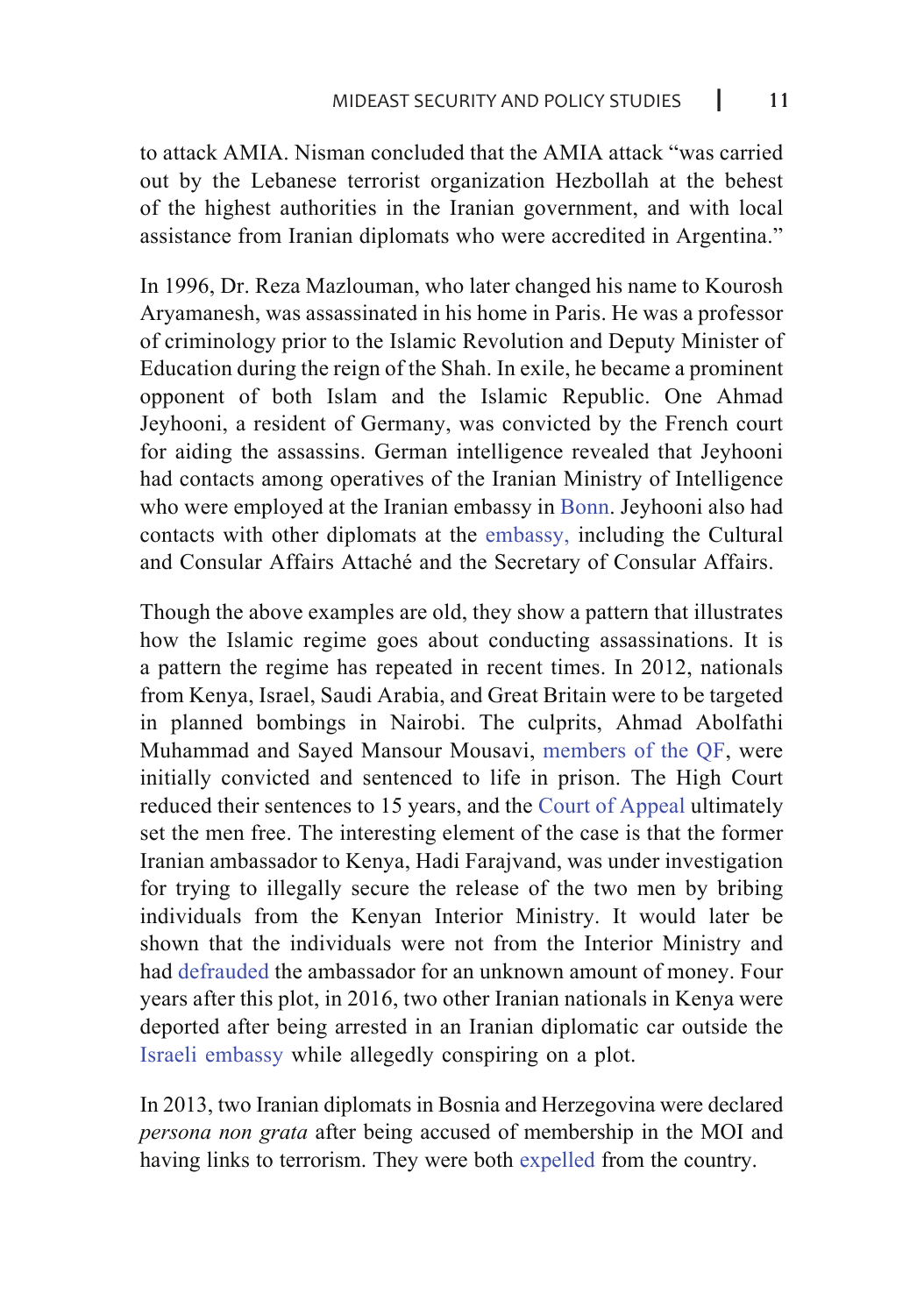The most high-profile terrorist plot to be connected to an Iranian embassy in recent years was in 2018, when [Assadollah Assadi](https://en.radiofarda.com/a/belgium-to-try-iranian-diplomat-accused-of-terrorist-attack-in-france-/30731830.html), a member of the MOI and the Third Secretary of the Iranian embassy in Austria, was arrested in Germany and extradited to Belgium on charges of having provided an Iranian couple with explosives with which to bomb an Iranian exile gathering in Paris. Assadi's trial started in Belgium on [November 27, 2021.](https://www.aljazeera.com/news/2020/11/27/iran-diplomat-skips-opening-day-of-bomb-plot-trial)

Also in 2018, the Dutch government ousted two Iranian diplomats from the Netherlands. Though the [Dutch intelligence service](https://fr.reuters.com/article/us-europe-iran-netherlands-idUSKBN1JW27V) did not provide any information on the reasons for the deportations, it is safe to state that the two diplomats were involved at a high level in operations that were deemed by the Dutch government to be a threat to national security. This is particularly likely in light of two assassinations of Iranian opponents of the Islamic regime that took place in 2015 and 2017 in the Netherlands. Incumbent Dutch Minister of Foreign Affairs Stefan Blok [stated](https://www.theguardian.com/world/2019/jan/08/iran-behind-two-assassinations-in-netherlands-minister) with regard to these killings that there are "strong indications that Iran was involved in the assassinations of two Dutch nationals of Iranian origin."

The latest Iranian scandal took place in Denmark. In June 2020, an Iranian man with Norwegian citizenship was convicted and sentenced to [seven years' imprisonment](https://www.bloomberg.com/news/articles/2020-06-26/danes-find-norwegian-iranian-man-guilty-of-spying-for-iran) after being arrested for espionage and complicity to commit murder. The central crime was committed against an Iranian opposition figure in Denmark. The offender had close connections to the Iranian embassy in [Oslo](https://www.ict.org.il/Article/2355/Threat_to_Europe_from_Foreign_Fighters%23gsc.tab%3D0), and there is a strong probability that he received his orders from that embassy.

In short: Iranian embassies, diplomats, and employees are highly active in their target countries in the areas of espionage, the plotting of assassinations and terror attacks, and the conducting of those attacks.

# **Targeting Diplomats**

Iranian subversive operations have been focused on the Iranian opposition in exile, several Arab states in the Persian Gulf, Israel, several Western countries like the US and Great Britain, and the respective interests of those states. The Islamic regime of Iran has repeatedly targeted the diplomats and embassies of these countries.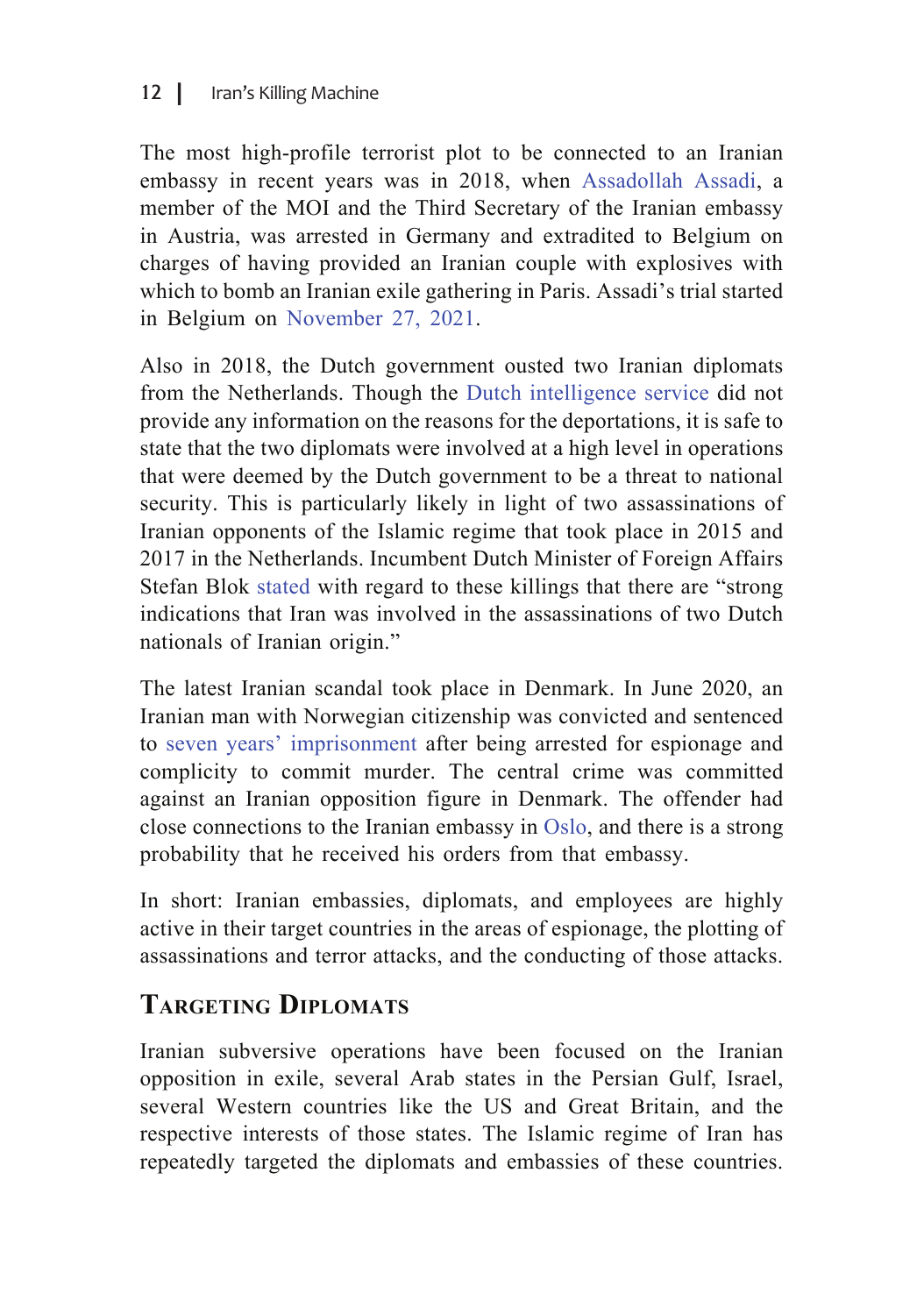In 2008, the Azerbaijani government stated that an attack on the Israeli embassy in Baku had been thwarted with the arrest of Hezbollah operatives trained by the IRGC. Azerbaijani officials revealed that Iran was planning to attack employees of the US and Israeli embassies (among others) in [Baku](https://www.terrorism-info.org.il/Data/articles/Art_20416/E_199_12_932157709.pdf). Four years later, in 2012, the then Israeli ambassador to Azerbaijan, [Michael Lotem,](http://eurodialogue.org/Azerbaijan%20police%20foil%20Iran%20plot%20to%20assassinate%20Israel%20ambassador) was targeted by Azerbaijani nationals who had been recruited by an Azerbaijani criminal with links to Iran.

Israel's embassies as well as its ambassadors and diplomats are high priority targets for the Islamic regime in Tehran. In 2012, it engineered several other attacks against Israeli diplomats. On February 13 of that year, bombs were placed on cars belonging to personnel at the Israeli embassies in New Delhi and Tbilisi. In New Delhi, the bomb exploded, injuring the spouse of an Israeli defense envoy. The bomb in Tbilisi was detected and defused. Israel blamed Iran, which of course denied it. The Iranian Foreign Ministry spokesman, Ramin Mehmanparast, [stated](https://www.nytimes.com/2012/02/14/world/middleeast/israeli-embassy-officials-attacked-in-india-and-georgia.html) that "Israel has bombed its embassies in New Delhi and Tbilisi to tarnish Iran's friendly ties with the host countries."

The next day, on February 14, an assassination plot against Itzhak Shoham, the then Israeli ambassador to Thailand, together with other Israeli diplomats, was foiled. One of the Iranian nationals involved in the assassination attempt, Said Moradi, lost his legs as a bomb he tried to hurl at Thai police exploded prematurely. A second Iranian was arrested at the airport. Altogether, three Iranian nationals were arrested as having been involved in this foiled plot. Once again, the Iranian regime denied any role in the attacks, and the spokesman of the Iranian Foreign Ministry again [stated](https://www.dw.com/en/israel-accuses-iran-of-targeting-diplomats/a-15742824) that "The Islamic Republic of Iran believes that elements of the Zionist regime are responsible for this crime and is prepared to help and cooperate with the Thai government to shed all lights on these events."

Barely a month after the foiled Thailand attack, in March 2012, Turkish officials stated that [four members of the QF](https://english.alarabiya.net/en/features/2017/10/20/Quds-Force-Extensive-Record-of-Assassinations-Bombings) had been arrested for preparing attacks against Israeli diplomats in the country.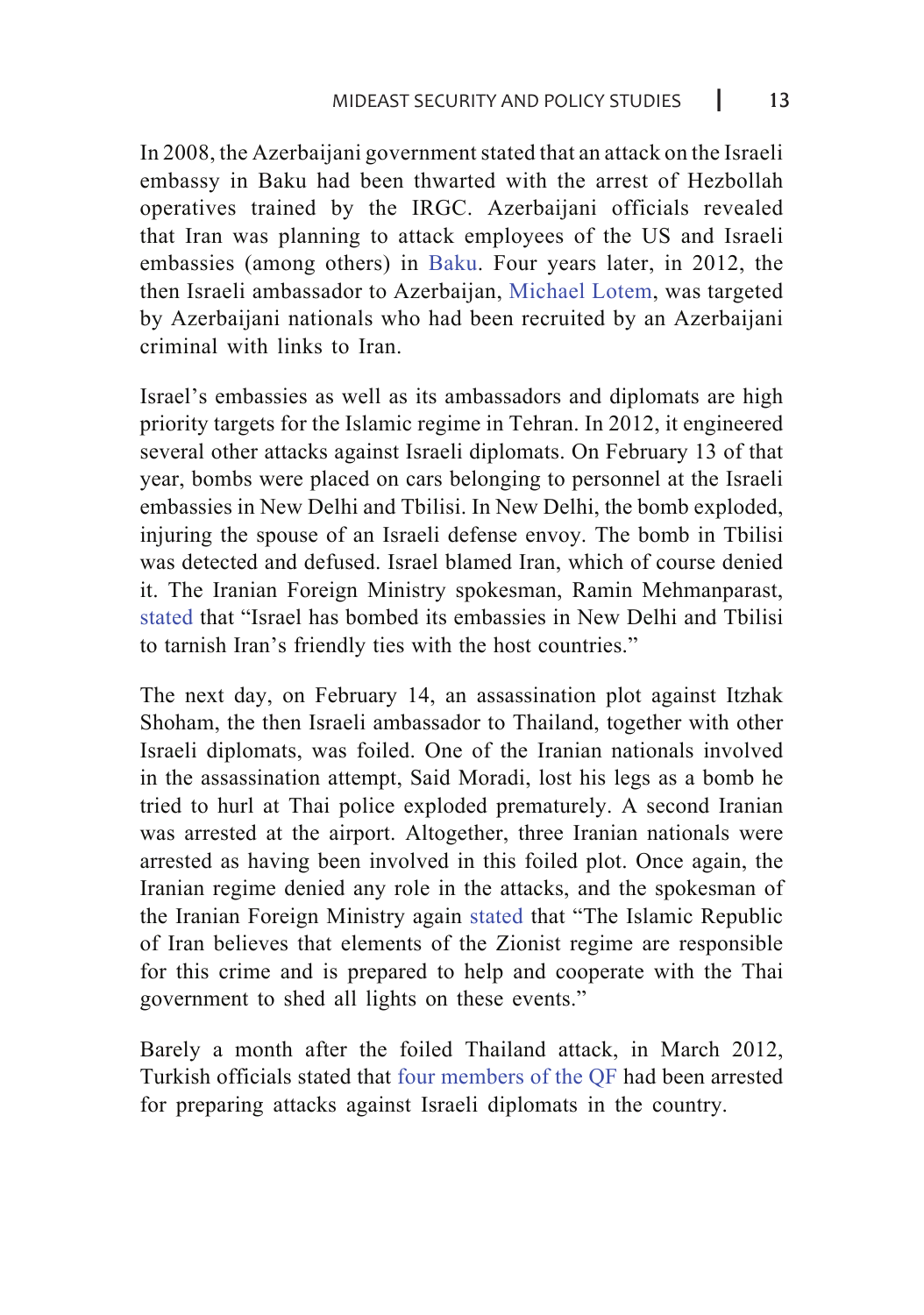### 14 | Iran's Killing Machine

In late November 2020, the three men involved in the plot in the February 14 attack in Thailand—Said Moradi, Masoud Sedaghatzadeh, and Mohammad Khazaei—were part of a [prisoner](https://www.bangkokpost.com/thailand/general/2025987/thailand-confirms-return-of-iranians-held-over-2012-bomb-plot)  [swap.](https://www.bangkokpost.com/thailand/general/2025987/thailand-confirms-return-of-iranians-held-over-2012-bomb-plot) They were sent back to Iran, in exchange for which the Islamic regime released Australian Islamic scholar Kylie Moore-Gilbert, who had been convicted in September 2018 by an Iranian court and sentenced to 10 years' imprisonment for espionage while she was in Iran attending a conference.

In January 2015, a mock bomb was found near the Israeli embassy in [Montevideo.](https://www.theguardian.com/world/2015/feb/06/uruguay-expels-iranian-diplomat-fake-bomb-israeli-embassy) With the help of CCTV footage, Uruguayan investigators connected an Iranian diplomat to the fake bomb. A few months later, the diplomat—a senior member of staff at the Iranian embassy—was expelled from the country.

One of the most well-known Iranian attempts to assassinate a diplomat occurred in 2011. In September of that year, an Iranian national, Mansour Arbabsiar, was arrested by US intelligence on charges of planning to assassinate the Saudi ambassador to the US, Adel Jubeir. Just four months prior to the arrest, Iranian operatives had [assassinated](https://www.washingtoninstitute.org/uploads/Documents/pubs/PolicyFocus123.pdf) a Saudi diplomat in Pakistan.

Arbabsiar had close ties to the QF and received his orders from Gholam Shakuri, a QF official residing in Tehran. Arbabsiar had been instructed to contact Mexican drug cartel members to conduct the assassination. A Los Zetas member was indeed contacted, but he turned out to be an undercover informant for the US Drug Enforcement Agency. The plan was thus uncovered and foiled. Arbabsiar was [convicted](https://www.nytimes.com/2013/05/31/nyregion/mansour-arbabsiar-sentenced-for-plot-to-kill-saudi-ambassador.html) and sentenced to 25 years' imprisonment.

# **Targeting Lana Marks**

On September 13, 2020, [Politico](https://www.politico.com/news/2020/09/13/iran-south-africa-ambassador-assassination-plot-413831) disclosed that Iran was planning to target the US ambassador to South Africa, Lana Marks. Iranian authorities denied any plans to assassinate Marks, and commander of the IRGC Maj. Gen. Hossein Salami stated in an [interview](https://www.france24.com/en/20200919-iran-guards-vow-soleimani-revenge-will-target-only-those-involved) that Iran had no reason to target her. He added that only those directly or indirectly involved in the slaying of Maj. Gen. Qassem Soleimani would be targeted.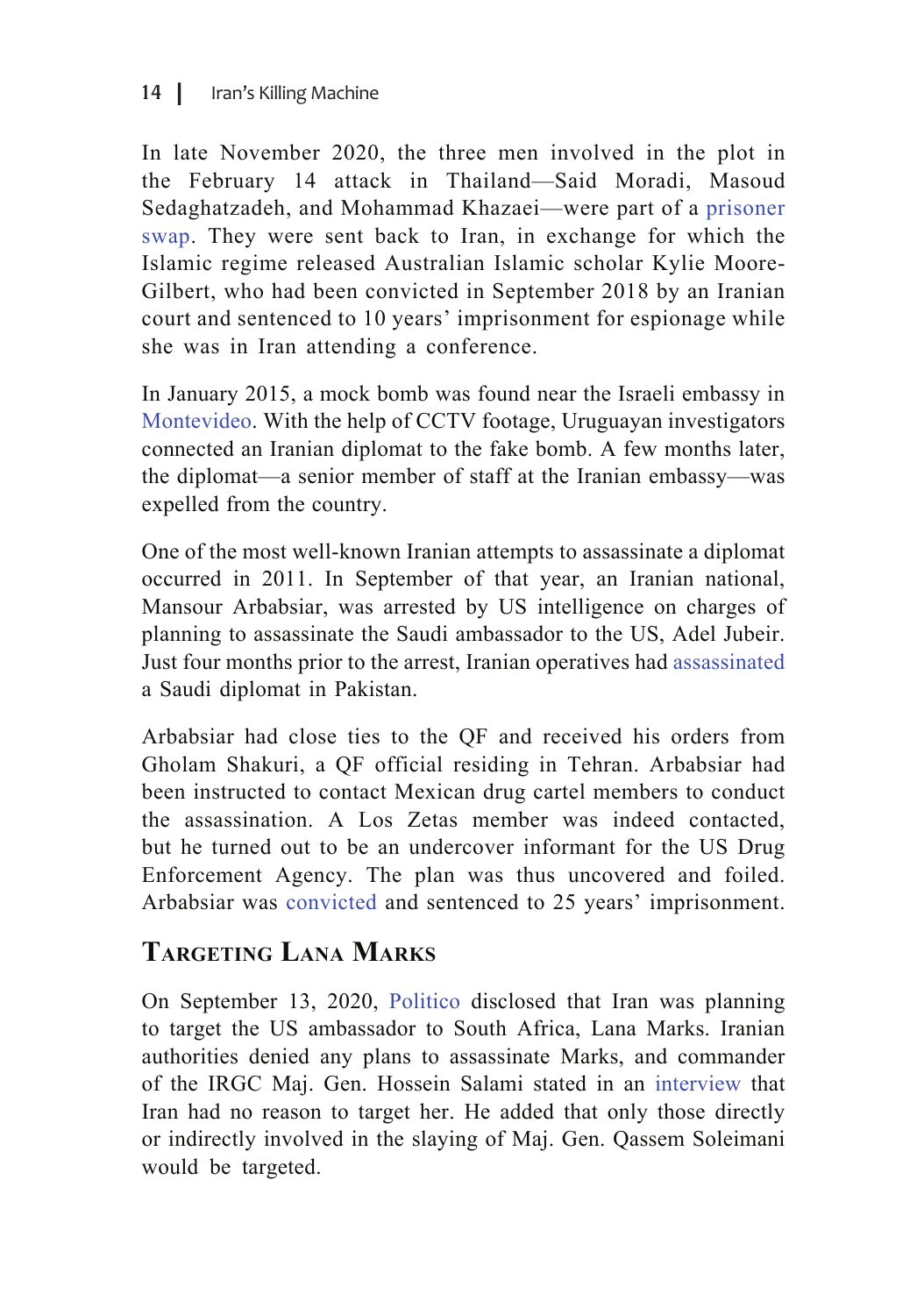Salami's claims should be interpreted with caution, and with consideration of the way regime officials usually communicate. There is no doubt that Iran will use every means at its disposal to attack Israeli, Saudi, and American interests all over the world, including their embassies and diplomats, whether or not they were directly or indirectly involved in Soleimani's killing.

It is clear from the above examples that Iran not only uses its own embassies and diplomats to conduct terror operations and assassinations, but also targets the embassies and diplomats of other countries. There is no doubt that Iran has both the will and the means to target diplomats all over the world.

But why would Iran target Lana Marks specifically? The answer to this question may be simpler than many believe. Marks is 1) female; 2) [Jewish;](https://www.haaretz.com/us-news/iran-reportedly-weighing-plot-to-assassinate-u-s-amb-to-south-africa-1.9153637) 3) a close [friend](https://www.haaretz.com/us-news/iran-reportedly-weighing-plot-to-assassinate-u-s-amb-to-south-africa-1.9153637) of President Trump; and 4) a resident of South Africa.

The Islamic regime was well aware that Soleimani could have been killed on any of his many missions in the Middle East. Soleimani was often present on the field during conflicts abroad, and could easily have been killed during a shootout. The regime did not, however, believe that the US would ever target Soleimani directly. Tehran believes that by killing Soleimani, an important Iranian official, the US crossed a red line and rendered all unwritten rules and considerations obsolete.

By targeting a female, Tehran wants to show that everyone is now a legitimate target. The fact that she is also Jewish and a close friend of Trump's makes her an even more appealing target. The fourth factor, though, that she resides in South Africa, is probably the most important reason why she was chosen as a target by the Iranians.

In 2015, Aljazeera and the *Guardian* published leaked [intelligence](https://www.aljazeera.com/news/2015/02/spy-cables-south-africa-spies-iran-operations-guardian-ssa-tehran-undercover-carpet--150219184023503.html)  [documents](https://www.aljazeera.com/news/2015/02/spy-cables-south-africa-spies-iran-operations-guardian-ssa-tehran-undercover-carpet--150219184023503.html) from several different intelligence organizations. A great many of the documents were from the State Security Agency (SSA), the South African intelligence organization. The documents discuss the Islamic Republic of Iran and its operatives in South Africa and reveal a strong presence of Iranian intelligence operatives in that country.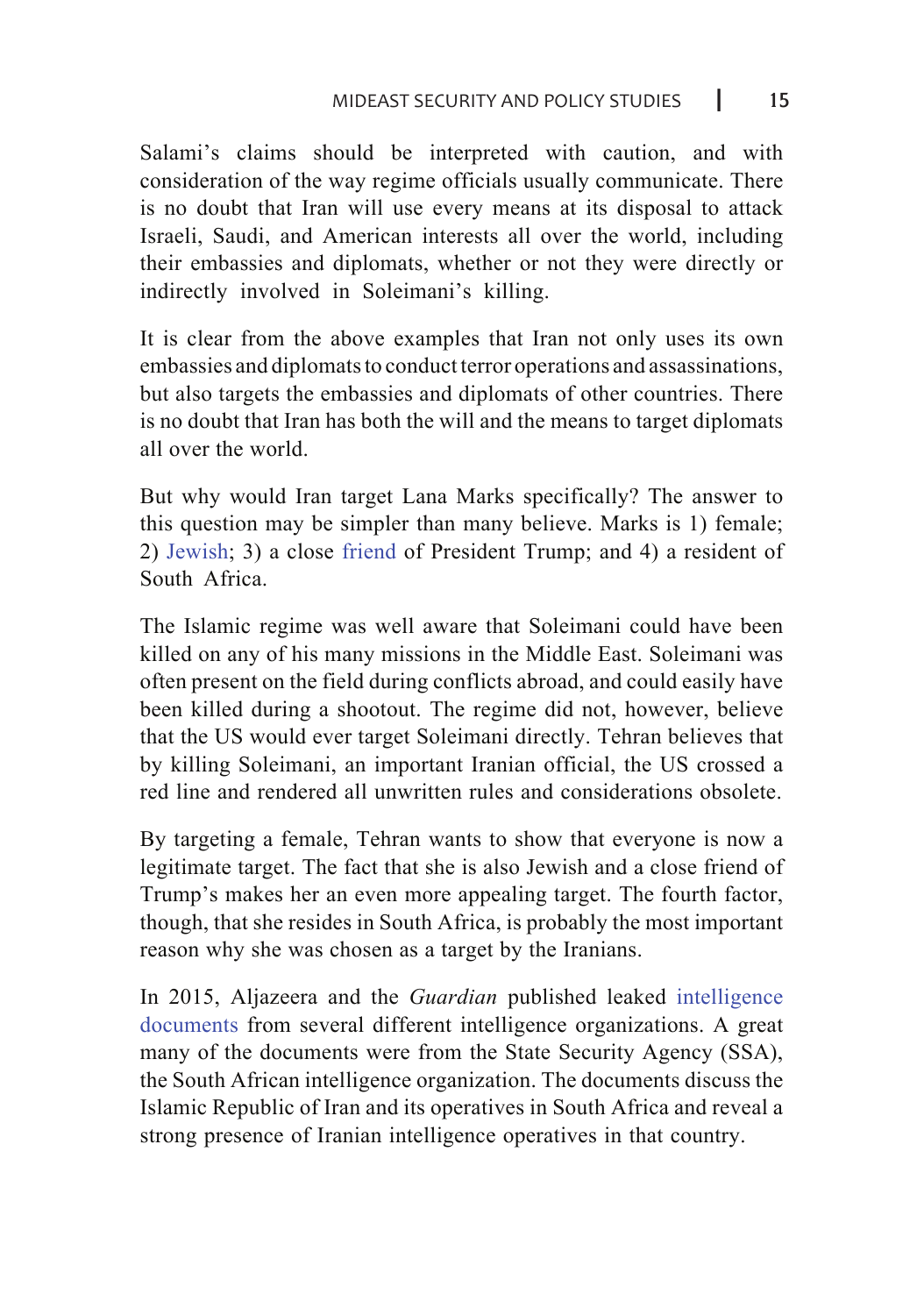According to one of the [documents](https://www.documentcloud.org/documents/1672726-ssa-assessment-of-irans-interests-and-activities.html), dated June 9, 2009, South Africa is "an important target in Iran's current struggles in the world political system." The document further discusses how Iranian intelligence officers infiltrate South Africa disguised as journalists and businessmen. Another document shows how Iran has been using South Africa as a base from which to organize terrorist attacks against other countries on the African continent. One of the attacks, which South African intelligence helped to [thwart](https://assets.documentcloud.org/documents/1672741/ssa-meets-israel-mossad-october-2012.pdf), was an Iranian attempt to attack Western nationals in [Kenya.](https://www.ynetnews.com/articles/0,7340,L-4893087,00.html)

In a 12-page [document](https://assets.documentcloud.org/documents/1672745/ssa-on-iranian-intelligence-in-africa-october-2012.pdf) entitled "Iranian Intelligence Activities in Africa," the SSA discusses in detail Iranian foreign objectives, the role of Iranian cultural ministries and agencies in Africa, and the modus operandi of the MOI and the IRGC. The document concludes that "Africa has been selected to become the primary zone of conflict with the West in an attempt to advance Iranian foreign policy and intelligence objectives." It is thus no surprise that the Iranian regime would target the US ambassador to South Africa.

## **Future Implications**

Iran's assassination strategy is designed for one purpose: to keep the regime secure. For most of the regime's existence, individuals were targeted for elimination because the regime believed they posed a direct or indirect threat to its survival.

But ever since the early 2010s, Iran has actively sought to assassinate people who are not a threat to the regime. The plot to assassinate Israeli diplomats all over the world, the assassination attempt of the Saudi ambassador to Washington, and not least the plot to assassinate Lana Marks are all examples of this. One reason is revenge for what the regime calls a "Zionist conspiracy" to overthrow the IRI. Another is the regime's need to keep its base of supporters satisfied with respect to the many assassinations that have targeted the IRI both inside and outside Iran.

During the second decade of the millennium, Iran experienced assassinations of several of its nuclear scientists and prominent figures. In 2010, two scientists—Masoud Alimohammadi and Majid Shahriari—were assassinated in Tehran. The same year, Fereydoon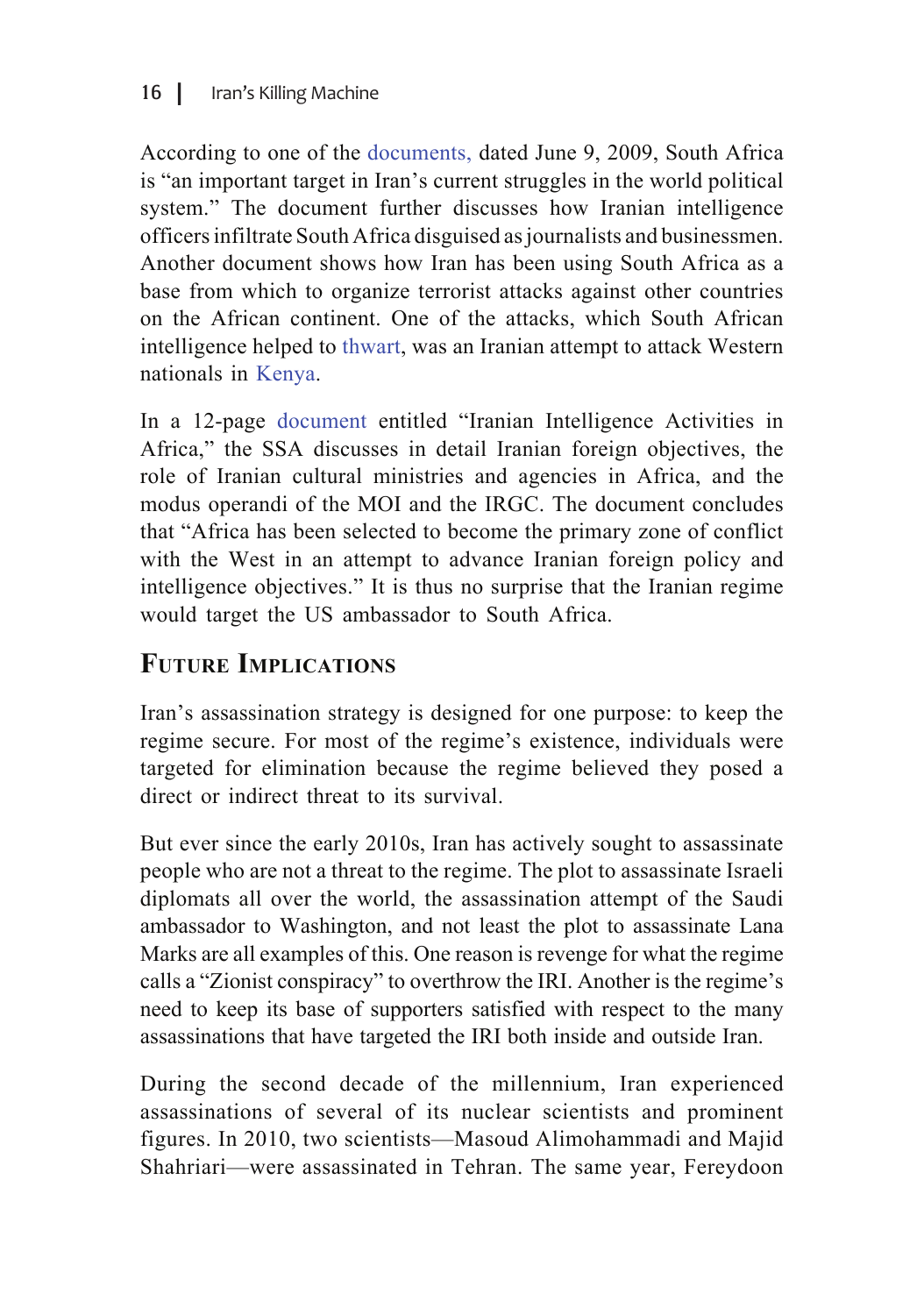Abbasi, a nuclear physicist and former head of the Atomic Energy Organization of Iran, was targeted. He was severely wounded, but [survived](https://www.nytimes.com/2011/07/23/world/middleeast/23iran.html?) the assassination attempt. The following year, a third scientist, Darioush Rezaeinejad, was [killed](https://www.news24.com/News24/Shot-Iranian-said-to-be-nuke-expert-20110728). Mostafa Ahmadi Roshan, another scientist, was [assassinated](https://www.bbc.com/news/world-middle-east-16501566) in 2012. As mentioned, Qassem Soleimani was killed in 2019. On August 7, 2020, Al-Masri, the al-Qaeda second-in-line, was [gunned down](https://besacenter.org/perspectives-papers/the-al-masri-assassination-another-iranian-intelligence-failure/) outside of his house in Tehran, allegedly by Mossad.

While the US is directly responsible for the killing of Soleimani, no one has claimed responsibility for the killings of the Iranian nuclear scientists or Al-Masri. It is widely believed, however, that the Israeli intelligence organization, Mossad, was behind the assassinations. The most recent assassination conducted in Iran, believed to have been organized by Mossad, was on November 27, 2020, when the architect of the Iranian nuclear program, Hossein Fakhrizadeh, was killed in Absard, 70 km outside Tehran.

All the above-mentioned assassinations, especially the killings of Soleimani and Fakhrizadeh, put a large burden on the IRI, which is under heavy pressure to respond.

In a declassified CIA [report](https://www.cia.gov/library/readingroom/docs/CIA-RDP91T00498R000800100002-2.pdf) from 1987, it was stated that "Terrorism is an important instrument of Iranian foreign policy, used both to promote national interests and to export the regime's revolutionary ideals." Though 34 years have passed since this report was issued, the CIA's conclusion is still accurate and succinctly describes the modus operandi of the Islamic Republic of Iran.

Iran will continue to use subversive measures like terrorism, espionage, and assassinations to safeguard the regime and bring forth its objectives and ideology. After the killings of Soleimani and Fakhrizadeh, Iran is under great pressure to avenge their deaths. It is of critical importance to understand this when discussing *the physical base of the state* as put forward by [Barry Buzan](https://www.amazon.com/People-States-Fear-International-Post-Cold/dp/0955248817) in his national security theory.

The focus of that theory is the state and three concepts closely related to it: the idea of the state, the institutional expression of the state, and the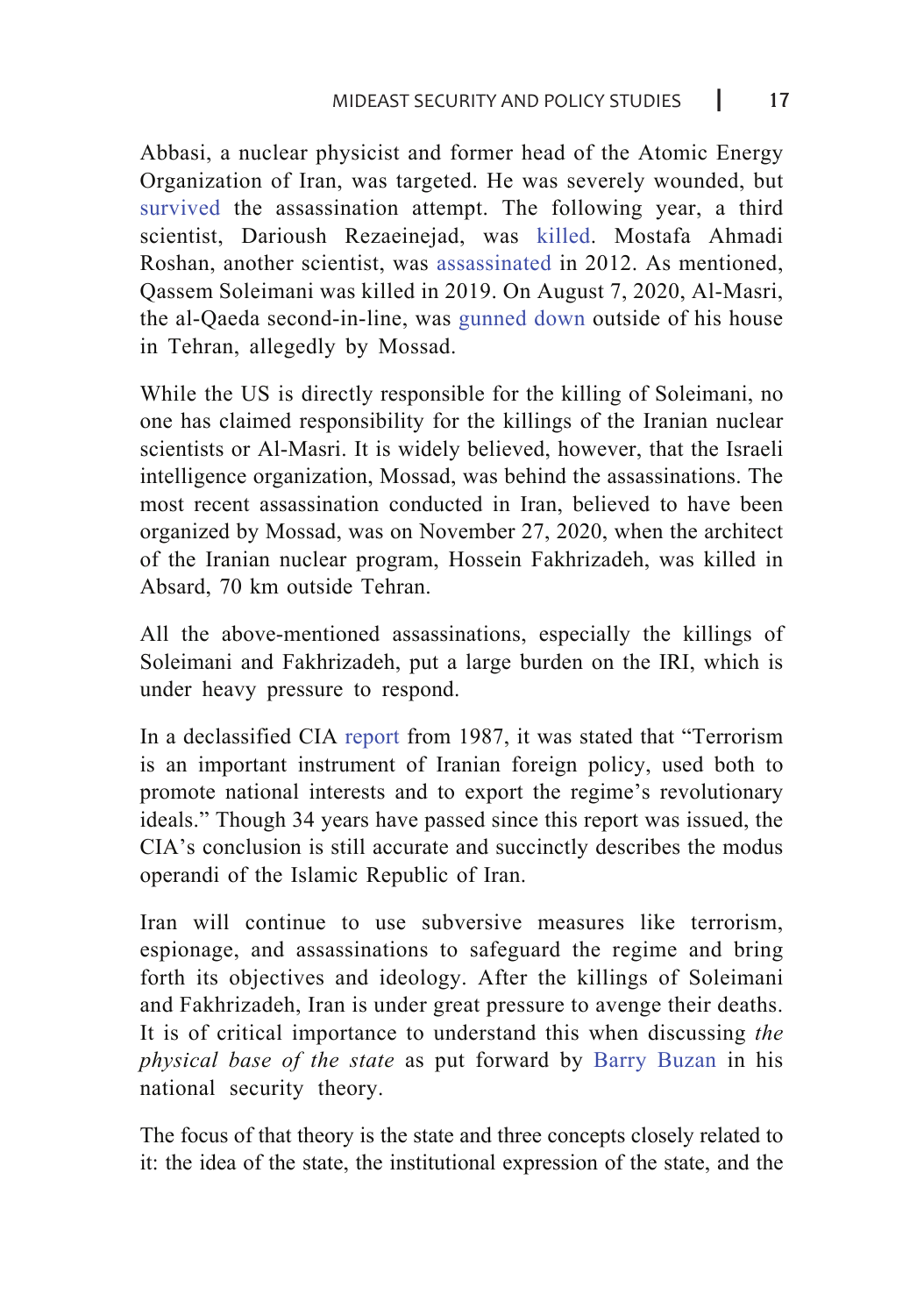physical base of the state. According to the theory, any harm to one or more of these concepts will jeopardize the country's national security.

The physical base of the state is defined as the inhabitants of a country. For the Islamic regime in Iran, its physical base is primarily its supporters. In addition, the regime views all Muslims, specifically all Shiites, to be part of its physical base. This is clearly seen in Iran's use of proxies all over the Middle East and Africa.

If it is to keep its physical base satisfied, Iran will have to act upon the deaths of Soleimani and Fakhrizadeh. Because of the [weaknesses](https://besacenter.org/perspectives-papers/the-al-masri-assassination-another-iranian-intelligence-failure/) in Iranian intelligence and the amateur skill level of most of its operatives, the likelihood that Iran will be able to target important generals and statesmen of Israel and the US is very low. In keeping with the regime's modus operandi since its birth, it is more likely that Iran will continue to target US and Israeli interests in the Middle East, Latin America, and Africa. It will attack diplomats and embassies, and will use its proxies to fire more missiles into Israel. This is no longer a matter of vengeance. It is a matter of saving face in front of the regime's physical base and the world.